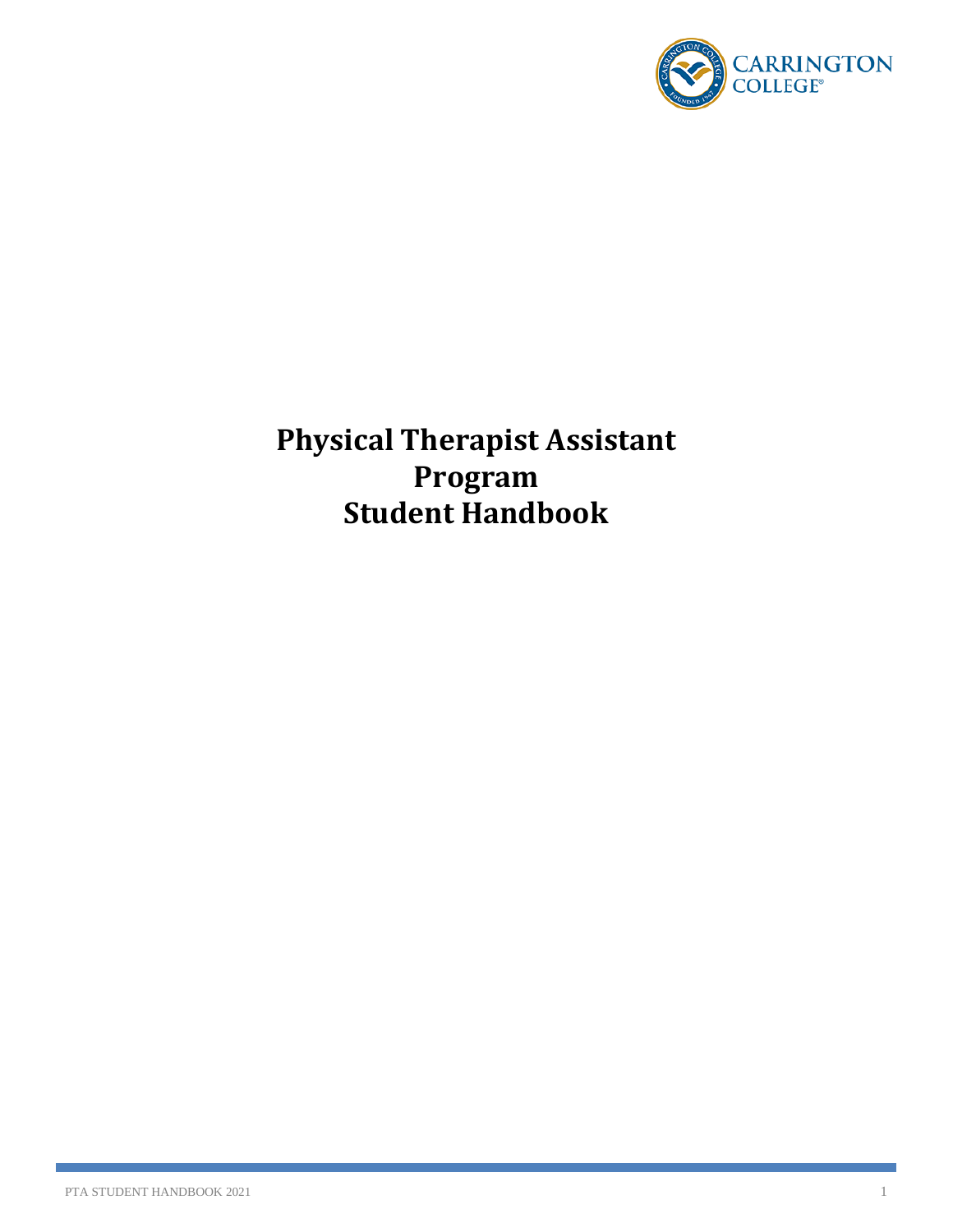

| <b>Table of Contents</b>                                                                |  |
|-----------------------------------------------------------------------------------------|--|
|                                                                                         |  |
|                                                                                         |  |
|                                                                                         |  |
|                                                                                         |  |
|                                                                                         |  |
|                                                                                         |  |
|                                                                                         |  |
|                                                                                         |  |
|                                                                                         |  |
|                                                                                         |  |
|                                                                                         |  |
|                                                                                         |  |
|                                                                                         |  |
|                                                                                         |  |
|                                                                                         |  |
|                                                                                         |  |
|                                                                                         |  |
|                                                                                         |  |
| American Physical Therapy Association (APTA) policy on Student Provision of Services 13 |  |
|                                                                                         |  |
|                                                                                         |  |
|                                                                                         |  |
|                                                                                         |  |
|                                                                                         |  |
|                                                                                         |  |
|                                                                                         |  |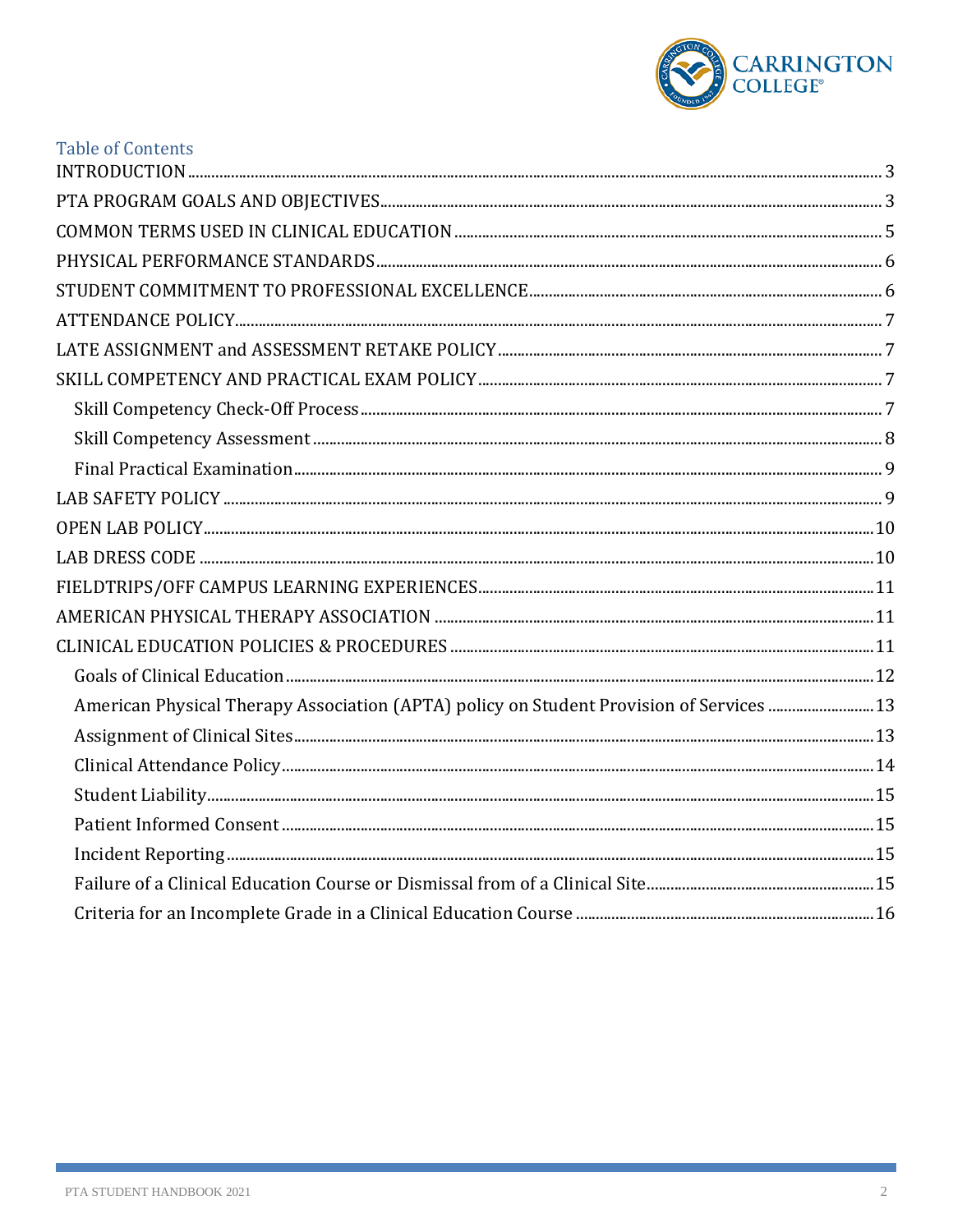

### <span id="page-2-0"></span>**INTRODUCTION**

Welcome to the Carrington College Physical Therapist Assistant (PTA) program. The faculty and staff are looking forward to being a partner in helping you achieve your dream of being a vital part of the healthcare team. The PTA standard plan of study follows a hierarchical progression from foundational to complex academic and clinical experiences with the primary goal of graduating an entry-level PTA that is well educated, ethical, professional, and compassionate.

The PTA program handbook is to serve as a guide and it contains information regarding the program's mission and philosophy, policies and procedures specific to the PTA program, and our requirements and expectations of you**.** Together with the Carrington College Academic catalog and Carrington College Student Handbook, it will help answer questions about the program and college. It is your responsibility to know and understand the information contained in this handbook, the Carrington College Academic [Catalog](https://carrington.edu/catalog/) and the Carrington College [Student Handbook.](https://students.carrington.edu/student-handbook/)

The PTA faculty recognizes that the PTA curriculum is time consuming and challenging and requires a significant time commitment. We strongly recommend that students minimize outside work commitments while completing the curriculum to maximize success.

### <span id="page-2-1"></span>**PTA PROGRAM GOALS AND OBJECTIVES**

Graduates of the Carrington College PTA program will:

1. Demonstrate competency in administering therapeutic interventions under the supervision and within the plan of care of a physical therapist.

Objectives:

- Provide physical therapy interventions effectively to progress the individual patient throughout the plan of care.
- Modify intervention(s) within the plan of care established by the physical therapist.
- Correctly identify any precautions or contraindications of physical therapy interventions and communicate with the supervising physical therapist.

2. Demonstrate behaviors that adhere to the practice standards established by the American Physical Therapy Association (APTA) including integrity, ethical behavior, compassion, understanding cultural diversity and social responsibility.

Objectives:

- Exhibit conduct that reflects a commitment to meet or exceed the expectations of members of society receiving healthcare services.
- Exhibit conduct that reflects a commitment to meet or to exceed the expectations of members of the profession of physical therapy.
- Adhere to appropriate legal standards.
- Adhere to the [Standard of Ethical Conduct for the Physical Therapist](https://www.apta.org/uploadedFiles/APTAorg/About_Us/Policies/Ethics/StandardsEthicalConductPTA.pdf) Assistant.
- Adhere to institutional policies and procedures when working as a PTA.
- Responsibly provide directed interventions in a safe manner that minimizes risk to patients, self, and others.
- Take appropriate action in an emergency in any practice setting.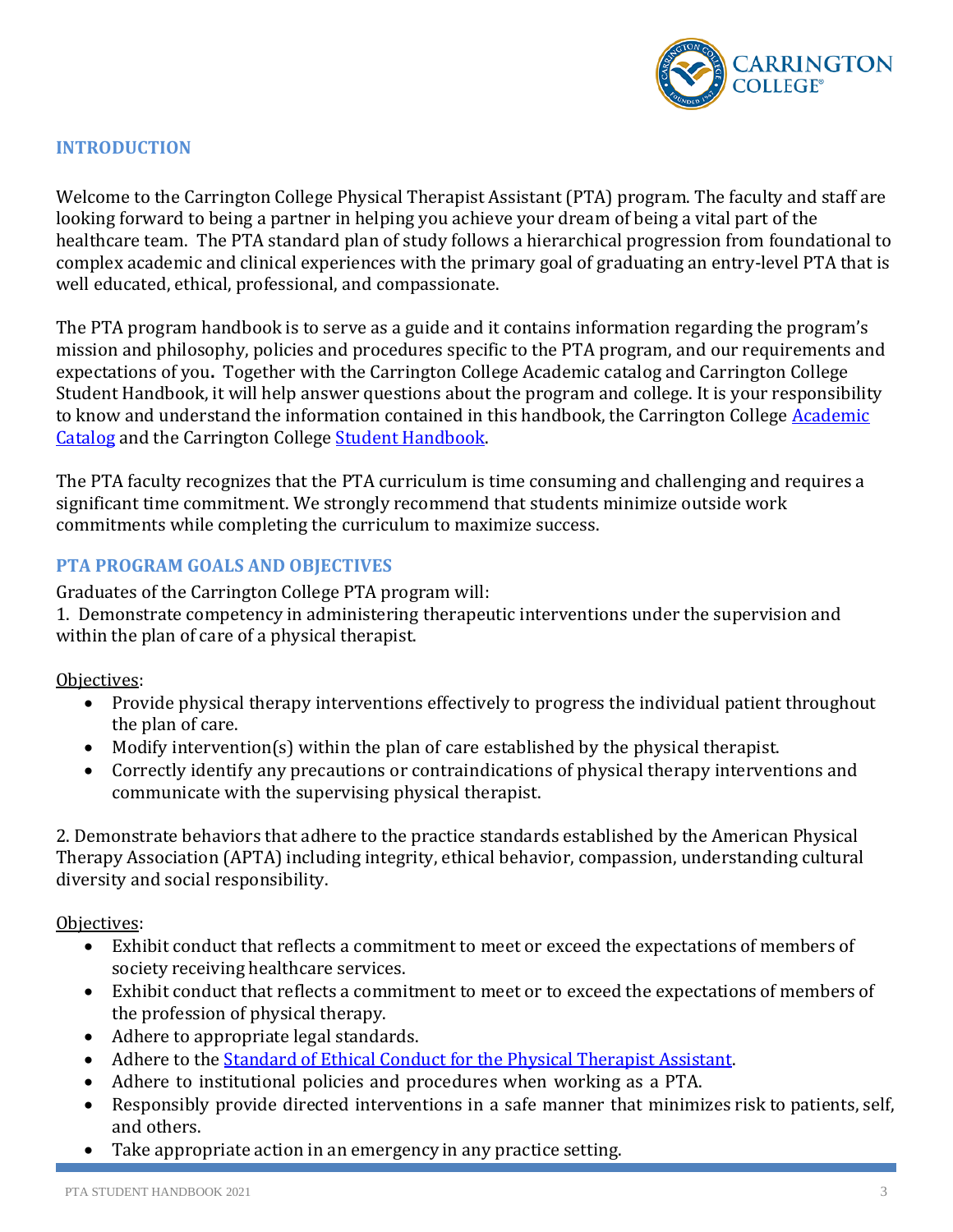

3. Demonstrate competence in performing specific data collection techniques as directed by the supervising physical therapist.

Objectives:

- Demonstrate ability to interview patients/clients and obtain pertinent history of illness and subsequently the ability to communicate information gathered to the supervising physical therapist.
- Demonstrate ability to measure and document functional mobility, functional limitations in movement, strength, flexibility, balance, and function, as well as document the patient response to physical therapy interventions, under the supervision of the physical therapist.

4. Demonstrate appropriate clinical problem solving and critical thinking within the scope of work as a PTA under the supervision of a physical therapist.

Objectives:

- Select appropriate patient care interventions within the plan of care established by the physical therapist.
- Recognize when an intervention is inappropriate due to changes in the patient's status and respond appropriately by communicating with the physical therapist and adjusting the intervention as directed.
- Report changes in patient status to the supervising physical therapist.
- Utilize information from data collection to progress patient interventions within the plan of care established by the physical therapist, and report changes to the supervising physical therapist.

5. Demonstrate ability to communicate effectively and appropriately.

Objectives:

- Educate patients, families, caregivers and members of the healthcare team using effective instructional methods.
- Complete thorough, accurate, logical, concise, timely, and legible documentation supporting physical therapy services.
- Collaborate with members of the healthcare team.

6. Demonstrate a pattern of professional growth and lifelong learning for the advancement of self and the physical therapy profession through membership in the APTA, attending conferences and continuing education.

Objectives:

- Participate in organizations and activities that promote physical therapy.
- Educate others about the role of the PTA.
- Participate in career development based upon self-assessment, performance appraisals, work setting and special interests.
- Monitor and implement changes in physical therapy practice based upon ongoing clinical research.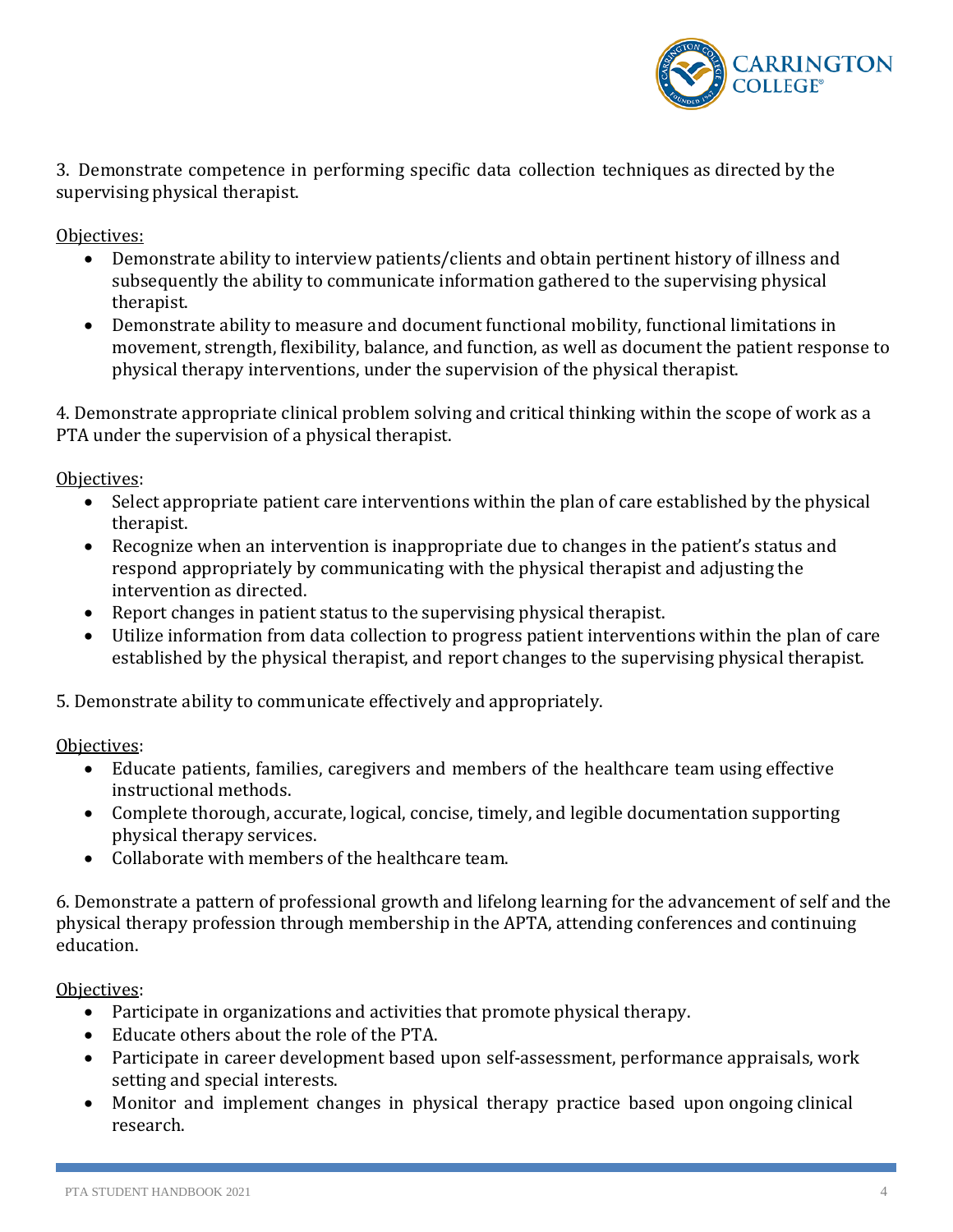

7. Successfully complete the NPTE for the PTA, seek, and gain employment in the physical therapy profession following graduation.

Objectives:

- Demonstrate competence on an examination for licensure as a PTA.
- Achieve employment as a PTA.
- Display a commitment to serving the healthcare needs of the local community.

### <span id="page-4-0"></span>**COMMON TERMS USED IN CLINICAL EDUCATION**

**Director of Clinical Education (DCE) -** The core faculty member who has responsibility in the program for coordinating the clinical education portion of the curriculum.

**Center Coordinator of Clinical Education (CCCE) –** the clinical education manager/ organizer at each clinic for student rotations.

**Program Director (PD) -** The core faculty member who is designated as and has responsibility for the management of the PTA program. The Program Director is employed full-time by the college that houses the PTA program and typically has a faculty appointment.

**Clinical Affiliation –** Three specific clinical education rotations. Students are supervised by a licensed physical therapist or physical therapist assistant and required to travel to the facility where the Clinical Instructor is employed.

**Clinical Education** -The portion of the PTA curriculum where the student develops clinical skills by applying didactic information in a clinical setting.

**Clinical Instructor (CI) -** Licensed Physical Therapist or Physical Therapist Assistant who provides direct supervision of the PTA student during the clinical learning experience. The CI is responsible for providing an environment that fosters learning, supervision, and constructive feedback.

**Clinical Affiliation Evaluation Tool (CAET) -** The standardized instrument that assesses student performance during the clinical education experience and is used to evaluate the student in PTA 199, Clinical Education I (where applicable).

**Clinical Performance Instrument (CPI) -** The APTA's *Clinical Performance Instrument (CPI)* will be used to evaluate the student's performance in PTA259 and PTA289 Clinical Education II and III. The student will complete the *Evaluation of Clinical Experience and Clinical Instruction.* The CI and the student will complete and review the *CPI* at midterm and at completion of the clinical rotation.

**Competency** - The minimum level of knowledge, skills, and behaviors necessary to progress in the PTA program, and to participate in clinical education.

**Proficiencies** - Psychomotor skills that are taught and assessed for minimal competency.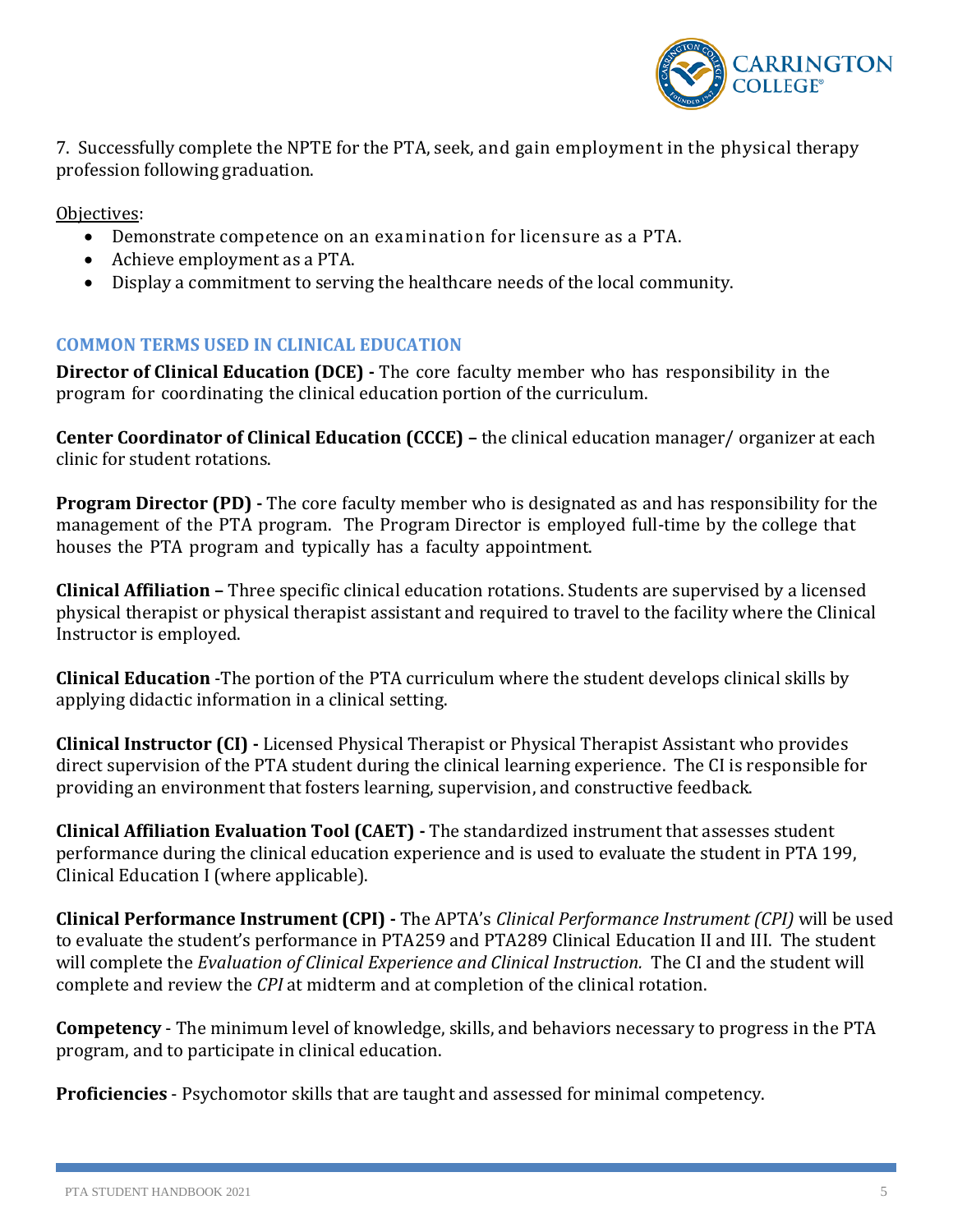

**On Site Supervision**: The supervising licensed physical therapist (PT) is on site and is present in the facility or on the campus where assistive personnel or a holder of an interim permit is performing services, is immediately available to assist the person being supervised in the services being performed and maintains continued involvement in appropriate aspects of each treatment session in which a component of treatment is delegated.

### <span id="page-5-0"></span>**PHYSICAL PERFORMANCE STANDARDS**

Essential functions are those skills recognized as necessary for students to demonstrate to be successful in the PTA program. The student PTA required essential functions are listed below. It is the expectation that each student has carefully reviewed the essential functions and recognizes the importance of demonstrating each of these functions. Inability to demonstrate one or more of these essential functions may impact a student's ability to successfully complete the PTA program. These standards must be met with reasonable accommodations.

To meet program objectives and perform job duties required in the profession, PTA students must:

- Be able to demonstrate critical, logical, and analytical thinking.
- Be able to work professionally with people with varied cultural backgrounds and disabilities.
- Be able to teach manual skills and have the ability to motivate patients to learn and perform.
- Possess motor and visual skills that enable the student to meet program objectives and perform job duties required in the profession.

Specifically, PTA students must:

- Have sufficient hearing ability to respond appropriately to patients, physicians, and co-workers.
- Be able to communicate verbally and in writing in order to communicate effectively with patients, their families, co-workers, and the general public.
- Be physically able to transfer patients to and from wheelchairs, beds, mats, etc., and effectively provide patient care.
- Have sufficient visual acuity to read English in regular to extra fine print on goniometers and other measuring devices.
- Have sufficient manual dexterity to allow them to handle small objects, palpate muscles and/or bony prominences, and monitor patients.
- Be able to complete tasks/examinations within required time limits in the classroom, laboratory, and in the clinical areas.
- Demonstrate emotional health required for utilization of intellectual abilities and exercise of good judgment.

### <span id="page-5-1"></span>**STUDENT COMMITMENT TO PROFESSIONAL EXCELLENCE**

At Carrington College, we maintain a professional environment similar to what you will encounter in your new career. We have a responsibility to employers to uphold the high level of professionalism expected in the workplace. You are expected to conduct yourself in the most professional manner at all times and be aware of the following guidelines in addition to the General Standards, HIPAA and Privacy Expectations outlined in the Carrington College Student Handbook.

- The student will attend each class promptly as scheduled.
- The student will complete and submit all assignments on time. This includes completing the designated competencies for each course in the time frame established.
- The student will uphold the [APTA Standards of Ethical Conduct for the PTA.](https://www.apta.org/apta-and-you/leadership-and-governance/policies/standards-of-ethical-conduct-for-the-physical-therapist-assistant)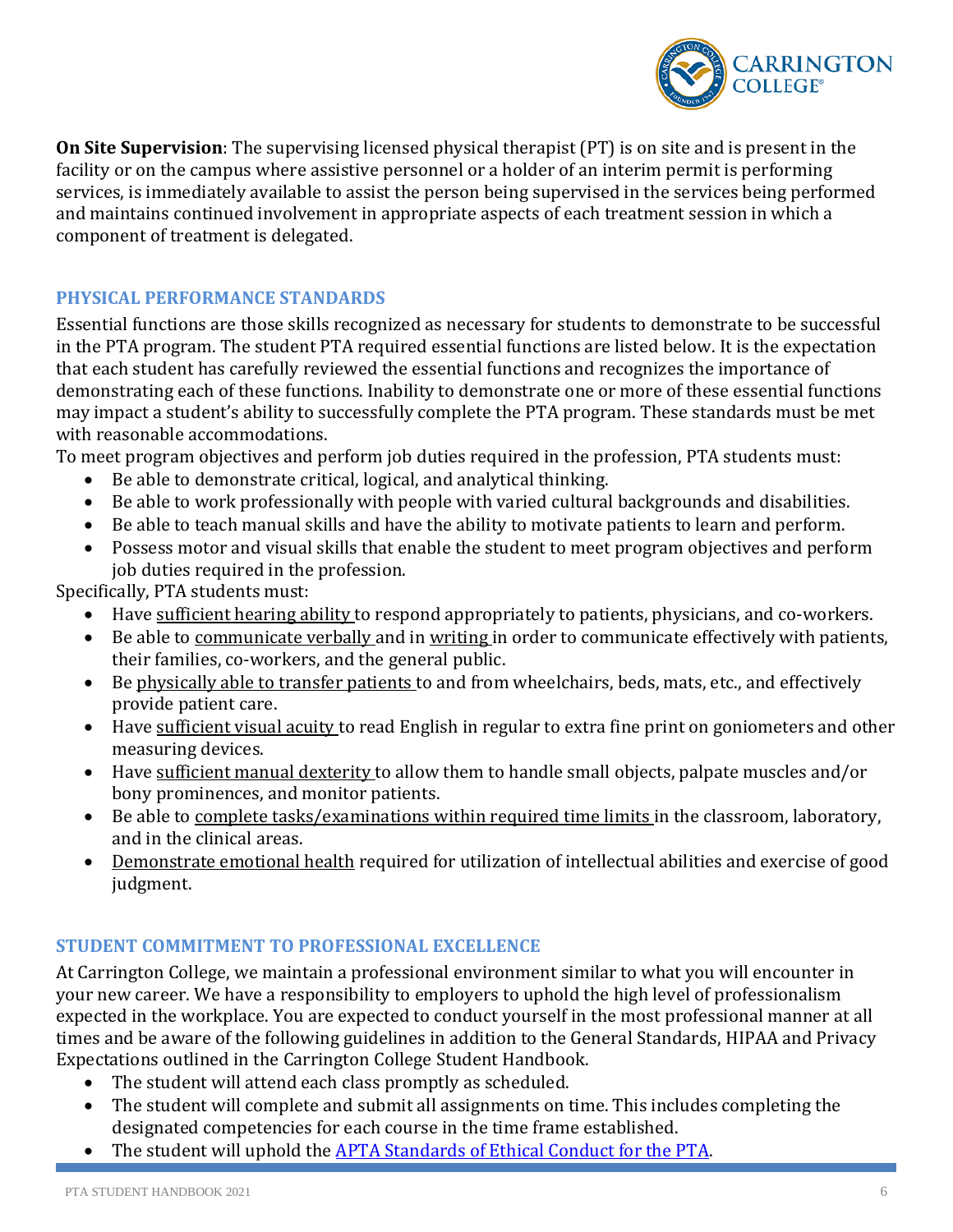

- The student will obtain all required immunizations and health clearances by the posted deadlines.
- The student will complete all required forms for clinical affiliations by the posted deadlines.
- The student will follow appropriate chain of command when reporting concerns.

#### <span id="page-6-0"></span>**ATTENDANCE POLICY**

In addition to the college's Attendance Policy, if a PTA student is unable to attend class, he/she is to report his/her absence each day stating his/her name and the reason for missing that day prior to the beginning of the scheduled class. The student also accepts the responsibility for getting any missed materials. Students who are approaching a 15% absence rate in any course or cumulative term will be required to meet with the faculty and/or Program Director to develop a Student Success Plan (SSP) to identify any factors that may improve the student's attendance.

### <span id="page-6-1"></span>**LATE ASSIGNMENT and ASSESSMENT RETAKE POLICY**

In addition to the college's Late Assignment Policy the following are the PTA program's policies regarding late assignments:

- All homework and assignments are mandatory.
- Late assignments will NOT be accepted.
- Students will NOT be allowed to make-up classroom work unless the faculty receives notification and arrangements are made to make-up work prior to the absence.
- Students will NOT be allowed to make-up quizzes.
- If a student is going to be absent on a day of an examination the student must notify the course faculty prior to examination time of their absence. Students will NOT be allowed to make-up a missed exam unless the faculty has been notified of the absence prior to the start of the class.
- The student accepts the responsibility for arranging a schedule for completion of any make-up work.
- Make up work is up to the discretion of the faculty and Program Director.

### <span id="page-6-2"></span>**SKILL COMPETENCY AND PRACTICAL EXAM POLICY**

### <span id="page-6-3"></span>**Skill Competency Check-Off Process**

Skill competency assessments have been incorporated into the program with the purpose of ensuring that students have achieved the minimum entry-level skill and knowledge base for all procedures and therapeutic interventions, including all critical safety and communication elements.

It is recognized that not every skill can be evaluated in a test format. The skill competency checklist is a measurement tool utilized by the faculty to assess clinical proficiency during laboratory classroom sessions. Skill competency checklists are used as a formative assessment in each laboratory course. The skill competencies encompass the same five components that are included in the practical examinations. Students receive skill competency checklists with all the required skill competencies for each course containing a lab component. The students have access to all required skill competencies and their associated rubric for the necessary criteria that need to be successfully met. Students must successfully meet 100% of the skill competency components and critical elements to have the competency 'checkedoff.' A student must have 100% of the skill competency checklists checked-off for the skills learned up to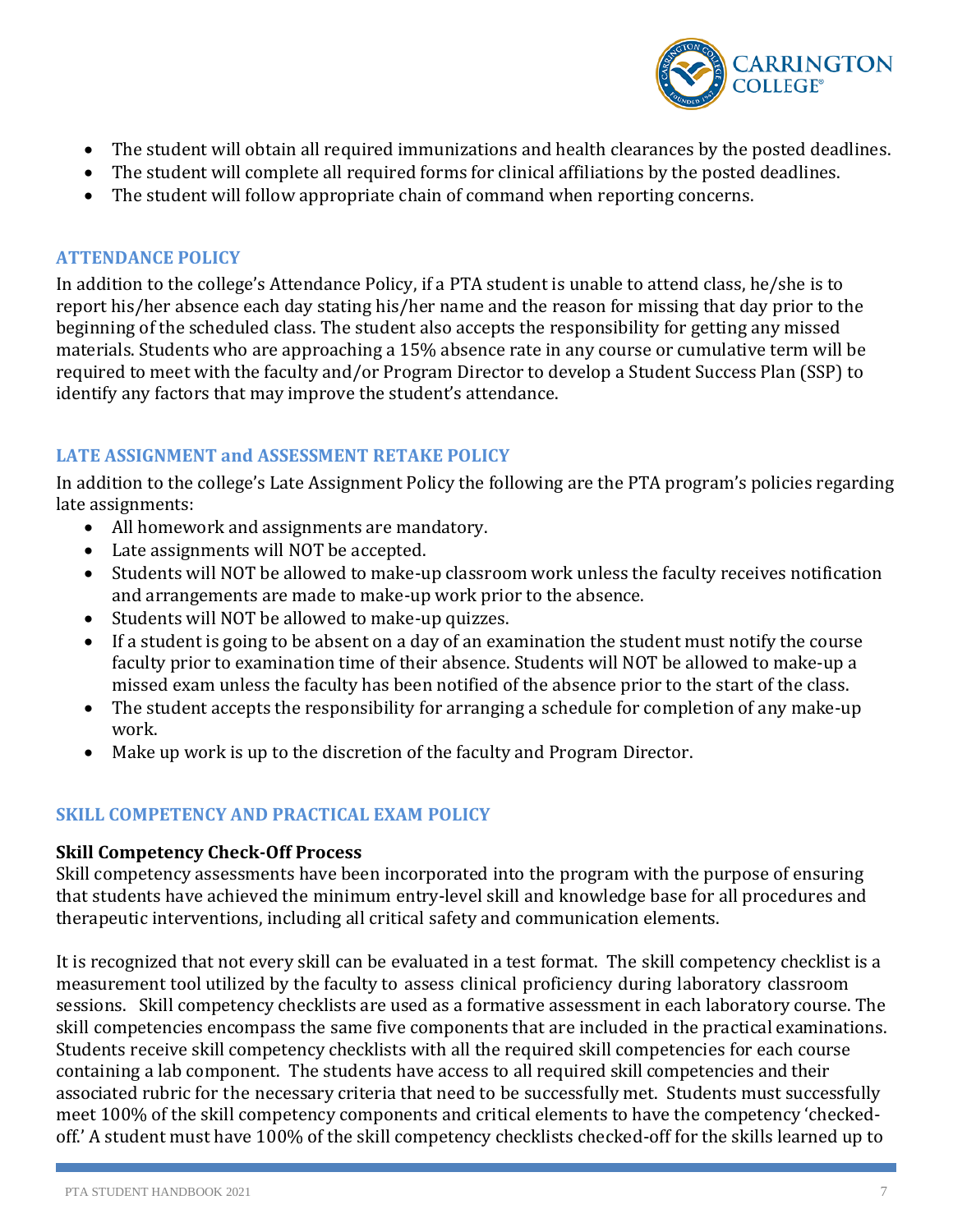

the midterm point in the course prior to taking the midterm skills assessment. A student must have 100% of the skill competency checklists in a course checked-off prior to taking the final practical examination.

During each scheduled lab session, students are made aware of the skill(s) they need to perform. Students practice the skills in groups alternating who is the PTA and who is the patient. Students are allowed to refuse to participate if the skill(s) being performed would be contraindicated for them. Any student refusing to participate in the skill(s) being performed will, at a minimum, be required to observe the skill(s) being performed and engage in discussion. Students must complete 100% of the skill competencies in each class in order to graduate from the PTA program.

Students will be afforded the opportunity to practice newly learned skills. There will be scheduled open lab times when students will have access to the PTA lab classroom and may independently practice skills (See Open Lab policy). Once the student feels that he/she has reached an adequate level of competency, the student will then demonstrate the skill to the faculty or peer reviewers. If the student successfully demonstrates the competency, the faculty or peer reviewer will document completion of the skill in the gradebook. If the student is not successful at demonstrating competency the student must meet with the faculty independently to practice and review the skill. Following this, the student may have an additional attempt to demonstrate the competency to a faculty member. Continued meetings will occur at the discretion of the faculty until the student has successfully demonstrated understanding of the competency.

Critical safety elements are those which, if not correctly carried out, may present a risk to the patient or the student. Safety elements typically involve but are not limited to: identifying and adhering to precautions and contraindications; adhering to standard precautions; obtaining informed consent; explaining procedures and interventions to the patient; cleaning and checking the functioning of equipment prior to treatment; following generally accepted safety guidelines; using safe body mechanics; and monitoring the patient for safety and comfort.

### <span id="page-7-0"></span>**Skill Competency Assessment**

Skill competencies are assessed at midterm and at the end of each PTA core course with a lab component. The intent of skill competency assessments, Midterm skills assessment and final practical examination, are to assess the level of students' clinical skills and knowledge, and to determine if students have achieved entry-level competency prior to participating in clinical education or prior to graduating.

Patient safety and communication are vital; therefore, students must successfully demonstrate all the critical safety elements in order to pass a skill competency assessment. Examples of critical safety elements include locking and unlocking the wheel locks on a wheelchair, utilizing a gait belt during gait training or transfers, contraindications for specific interventions, and safe body mechanics. On skill competency assessment students are required to successfully achieve 100% on critical safety elements and a minimum of 80% of the criteria for each skill. The midterm skills assessment assesses students on skills learned and practiced up to that point in the course. The final practical examination assesses students on all skills learned and practiced in the course. Students must pass all practical examinations in order to advance through the program.

Skill competency assessments grading rubrics are divided into five components: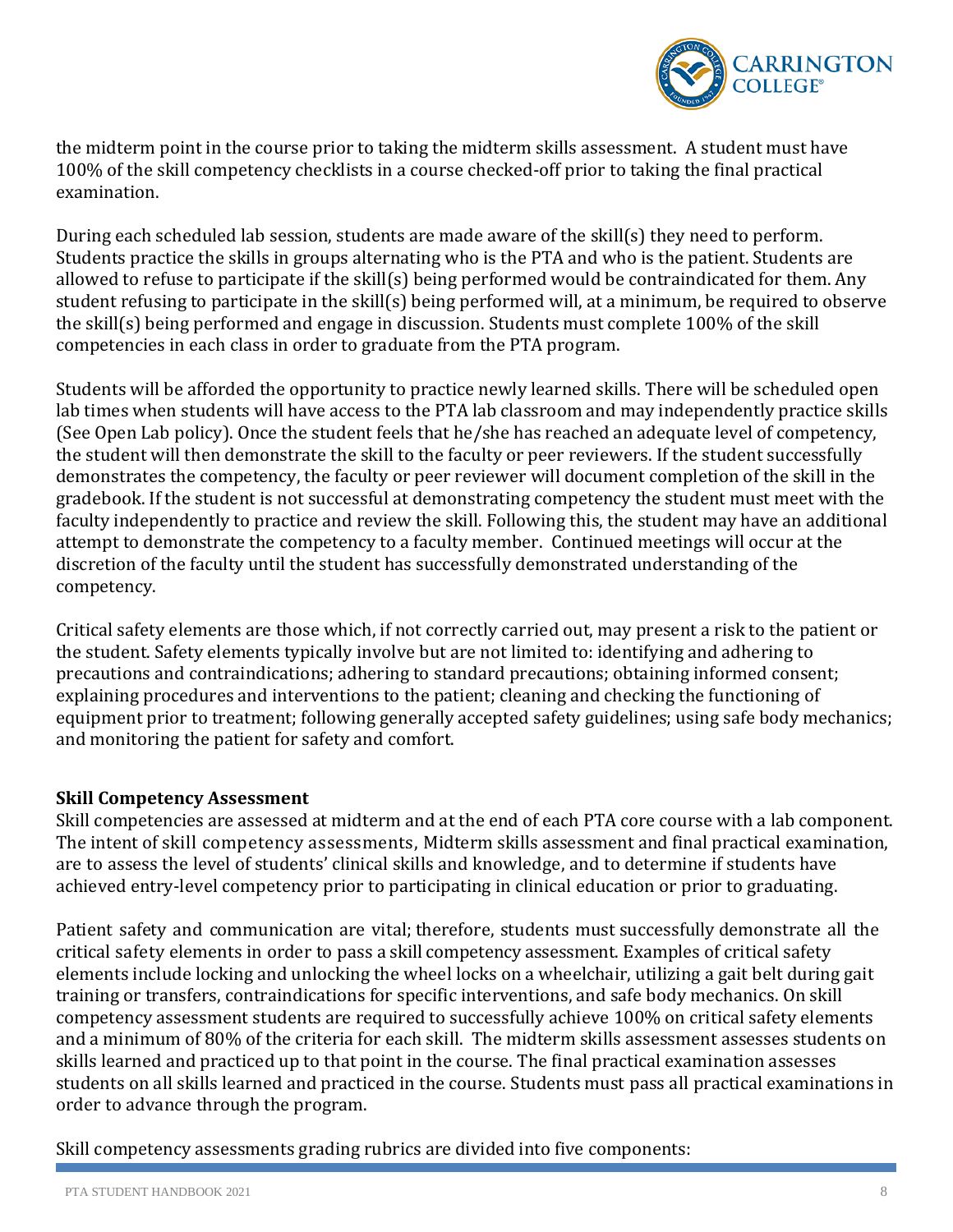

- 1. Patient/equipment preparation
	- Examples include but are not limited to: Reviewing the patient record prior to treatment; asking screening questions; giving instructions to patient; positioning patient correctly for intervention; checking equipment for safety; adjusting equipment to meet patient needs.
- 2. Implementation
	- Examples include, but are not limited to: Administration of intervention; taking measurements; communicating with patient during intervention; adjusting intervention, as necessary; communicating with the supervising physical therapist when appropriate; etc.
- 3. Demonstration of fundamental knowledge
	- Answering questions specific to the intervention requiring the student to demonstrate a broad scope of knowledge of the intervention.
- 4. Critical elements
	- Encompass patient and assistant safety and communication.
- 5. Follow-Up
	- Offers rationales and explanations for given findings and reports whether these are within the expected normal ranges for that skill.

#### <span id="page-8-0"></span>**Final Practical Examination**

The final practical examination requires students to incorporate the skills they have learned into a simulated comprehensive treatment session based on physical therapy plans of care and includes at least two skills learned in the course. The purpose of the final practical examination is to assess the student's skills, professionalism, critical safety, and clinical problem solving.

The final practical examination is graded as 'Pass/Fail'. Each component of the practical exam has a onepoint value. Each component is an objective statement, describing a step in the process of carrying out the treatment. The student will be marked as either carrying out this step competently or not. If they are marked as carrying out this step competently, the student will receive one point. If not, no point will be given. Students are notified of their grade after all students have completed the testing process. If a student fails a practical examination, they must re-test the skill(s) failed during the examination. Failure to successfully achieve 100% on critical safety elements and a minimum of 80% of the criteria for each skill on the second attempt will result in failure of the course.

A student may only re-take a total of two final practical examinations across all courses within a given semester. A student may only re-take a practical examination in a single course once. If a student is not able to pass all final practical examinations within the maximum number of attempts allowed, the student will fail the course(s) and be withdrawn from the program. Students may not participate in clinical education courses until all final practical examinations scheduled prior to the start of the clinical education course have been passed.

#### <span id="page-8-1"></span>**LAB SAFETY POLICY**

Safety of self and others is the primary concern in the laboratory setting. Safe and appropriate conduct in the lab is expected at all times. Students must adhere to the following:

• As the physical therapy lab is considered a patient treatment area, food, or drink (other than water in a closable container) is prohibited at all times.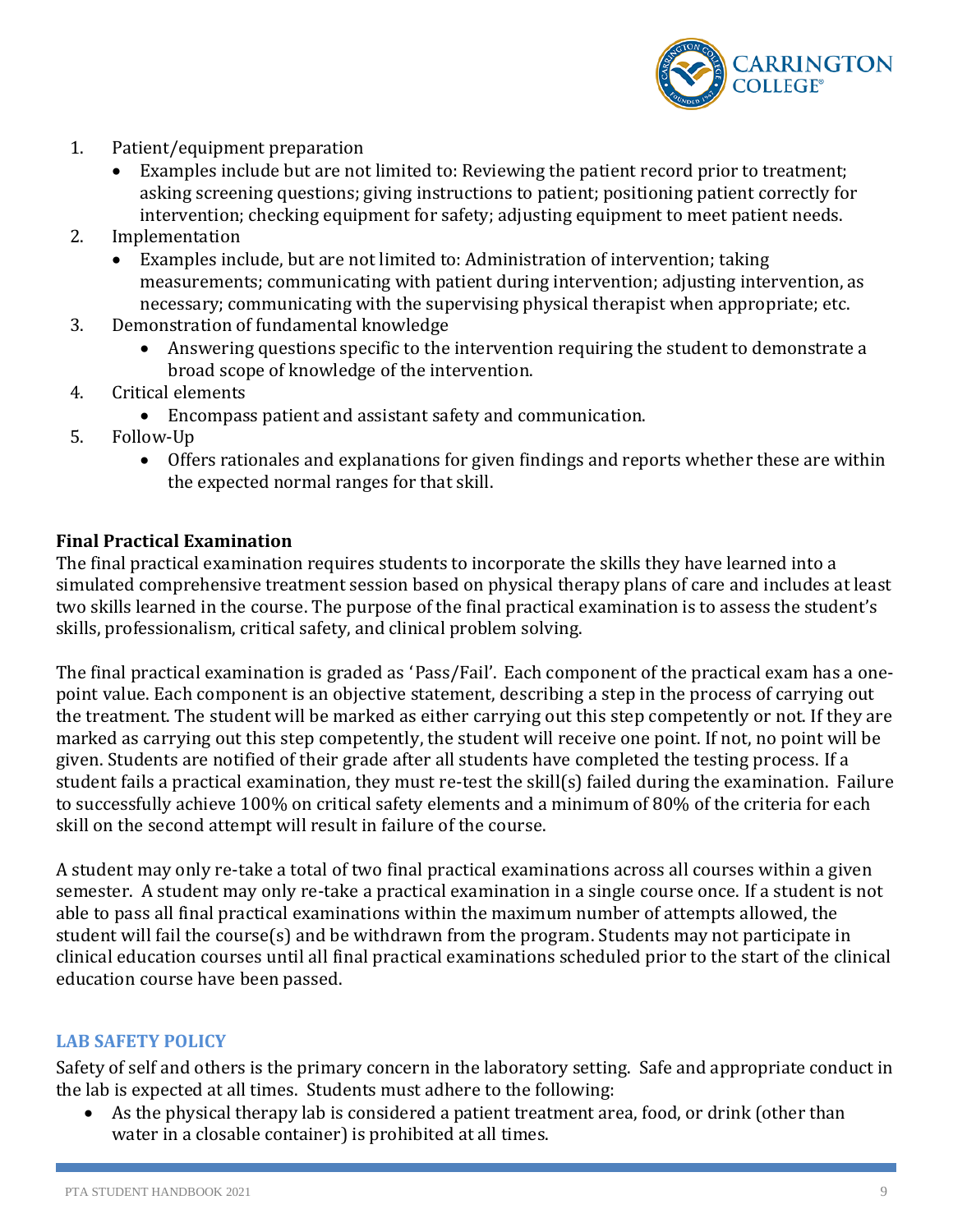

- Students must report any unsafe situations to staff or faculty immediately.
- Though every effort is made to ensure that all equipment is functioning properly, students must notify the faculty of any broken or malfunctioning equipment.
- Students shall inform the faculty of any medical condition or change in medical condition that would prevent safe participation in laboratory activities.
- Students shall inform the faculty if they feel that participation in laboratory activities would in any way be harmful to their health.
- To prevent the spread of illness or disease, students must wash their hands using an approved anti-microbial hand cleanser prior to performing patient interventions in the lab.
- Students shall utilize safe body mechanics during all lab activities. Instruction on safe body mechanics will be provided to students during the course of the program.
- Students shall immediately notify the faculty of any discomfort or adverse effect(s) caused by the laboratory activities.
- Students shall immediately request that the faculty assist in the application of a laboratory activity if there is any concern about the skill or procedures used by a student practitioner.
- Students shall immediately report to the faculty any injury subsequent to laboratory or classroom activities.
- Students shall disinfect and dispose of all biological material in the appropriate Biohazard container.
- Students shall dispose of all needles or other sharp objects in the appropriate Biohazard 'Sharps' container.
- Physical therapy equipment and treatment areas shall be cleaned following each use with an approved antimicrobial cleanser.
- Students should adhere to the hazardous materials safety precautions while using chemical cleansers. MSDS and hazardous materials information is located the MSDS notebook in each PTA lab.

### <span id="page-9-0"></span>**OPEN LAB POLICY**

Open laboratory times, outside of scheduled class times, will be posted by faculty and students are encouraged to attend. Faculty will establish guidelines for lab activities that students may practice. Students are encouraged to utilize the PTA lab to study and practice skills learned in class. Students must be supervised on-site by a faculty member. Students shall notify the faculty member of their presence in the lab. They shall also indicate what equipment they intend to use and what skills they intend to practice. Failure to adhere to guidelines established by the faculty member for open lab time may result in disciplinary action.

### <span id="page-9-1"></span>**LAB DRESS CODE**

Due to the nature of physical therapy interventions, it is often necessary to palpate and visualize the specific body part being treated. Specific lab attire is necessary for students to be able to identify and treat specific areas of the body, while at the same time maintaining professionalism, confidentiality, and patient modesty. While in the laboratory students will be expected to have appropriate lab attire to expose the area being studied. This may include shorts, tank top, t-shirt, leggings / exercise attire. Faculty determine the lab attire for their course, which is detailed on the course syllabus or course schedule for lab activities. Students must always have lab attire available. While in lab attire, the student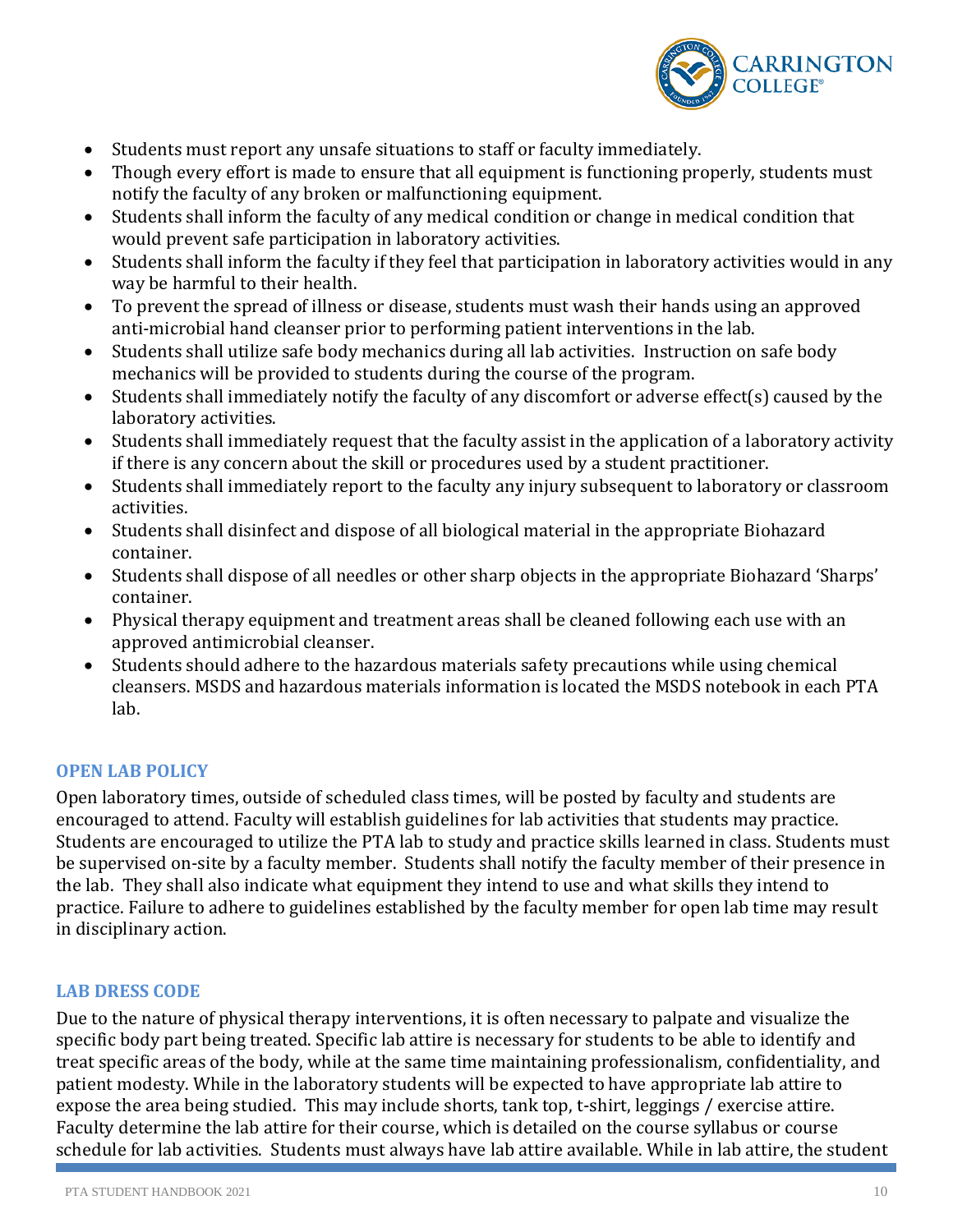

is always required to wear their student identification lanyard when outside of the lab and in student areas on campus.

### <span id="page-10-0"></span>**FIELDTRIPS/OFF CAMPUS LEARNING EXPERIENCES**

Fieldtrips are used to enhance the curricular contents and are relevant to the subject areas being taught.

- All safety policies that apply to the classroom or laboratory also apply to students participating in field trip activities away from campus.
- Students must submit a completed and signed Student Authorization Form for fieldtrips prior to engaging in any field trip activities. This form will be provided by the faculty.
- Students shall inform faculty of any medical condition or safety concern that would preclude them from participating in the fieldtrip.
- Students must immediately report to the faculty any injuries or adverse effects sustained due to fieldtrip activities.
- Students will be informed of any potential safety issues prior to the fieldtrip.
- Students may decline to participate in fieldtrip activities without fear of reprisal. Students who do not attend the activity will be given an alternate assignment to complete.
- Students are responsible for their own transportation to and from fieldtrips. Transportation of students by Carrington College faculty or employees is strictly prohibited.

## <span id="page-10-1"></span>**AMERICAN PHYSICAL THERAPY ASSOCIATION**

The APTA is a national organization dedicated to the promotion of physical therapy. The PTA program at Carrington College encourages membership in the APTA during the technical/core coursework portion of the program. The APTA is the only national organization that represents Physical Therapists and Physical Therapist Assistants in the United States. Membership benefits include but are not limited to:

- Current and in-depth practice management information, resources, and tools
- Advocacy on legislative, regulatory, and payment issues critical to PT/PTA practice and the profession
- Savings-discounts up to 40% on publications, products, services, conferences, and events
- Free subscriptions to the most widely respected periodicals in physical therapy
- Tools and resources to help you share the benefits of physical therapy with consumers
- Access to and networking with other PT/PTA's within the local area and nationally
- Access to evidence-based research, the latest news on changes in the physical therapy profession, marketing and branding ideas and consumer resources

Prior to the beginning of the PTA technical courses, all PTA students will be given an application to complete for an APTA student membership. The program pays for the cost of this membership, which lasts for one calendar year. Additional information about membership can be accessed on the website at [http://www.apta.org/Membership/,](http://www.apta.org/Membership/) by phone at: 800/999-2782, ext. 3395, or by e-mail at: [memberservices@apta.org.](mailto:memberservices@apta.org)

# <span id="page-10-2"></span>**CLINICAL EDUCATION POLICIES & PROCEDURES**

Clinical education is an integral part of the education of the PTA student. While each clinical affiliation has its own specific objectives, the overall objective of clinical education remains the successful application and integration of knowledge and skills acquired in the classroom and lab to a hands-on patient situation. The clinical experience is designed to provide student learning experiences with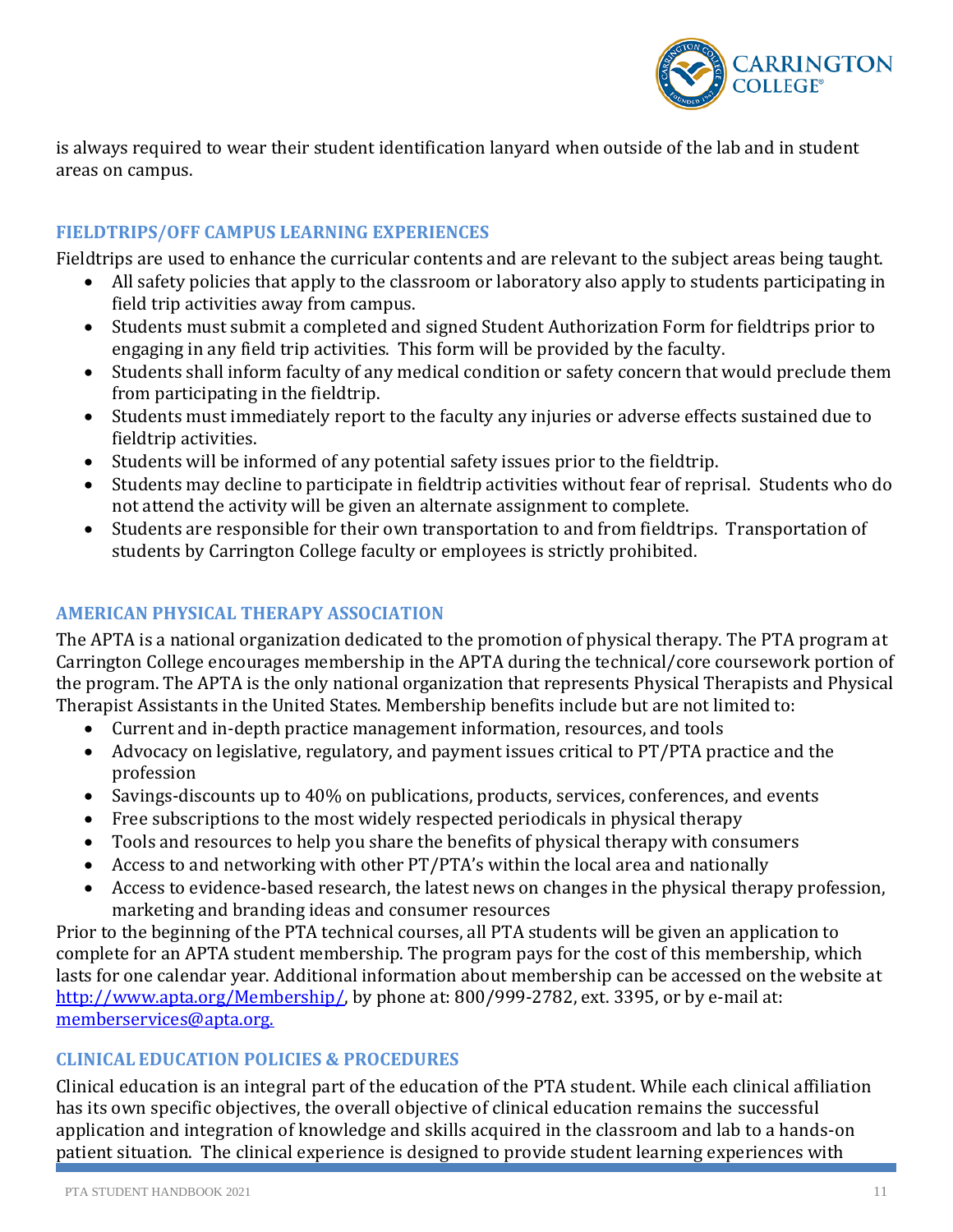

patients, promote coordination with other healthcare providers, develop a better understanding of common healthcare practices, improve communication, and develop time-management skills. Clinical education continues to be the preferred opportunity for PTA students to experience the reality of the clinic. Although competence can be achieved in the laboratory setting, true mastery can only be developed in clinical practice. Finally, clinical education provides each student with the opportunity to develop and validate their approach as a practitioner by having the ability to practice and apply new skills and concepts, expand the academic knowledge base, develop clinical competencies, and develop communication and interpersonal skills needed to function as a health care team member under the direction and supervision of a licensed physical therapist.

Students will participate in three clinical experiences throughout the course of the program. Clinical Education I is sequentially placed within semester 4 of the technical phase of the PTA program and is therefore integrated into the didactic portion of the program. Students must have successfully completed all PTA prerequisite coursework and be in good standing in the PTA program in order to be scheduled for clinical education courses. The student must be functioning at the developing level of academic professional behaviors prior to beginning all full-time clinical coursework. The faculty reserves the right to require additional learning experiences as deemed necessary to promote a successful clinical learning experience. Clinical Education II and III are full-time terminal experiences during the entire final semester of the program. Each student will be supervised by a licensed physical therapist at a facility affiliated with Carrington College.

Each clinical education course has course student learning outcomes, which are published to the students in the course syllabus. Each clinical facility will be provided a copy of the course syllabus. Students are expected to generate individualized learning objectives and goals for each clinical education experience. Each clinical instructor is encouraged to develop learning experiences for students at their facility. The developed learning experiences can address the facility's learning objectives and physical therapy techniques unique to that facility.

Students are responsible for their own transportation to attend all assigned clinical rotations. Clinical education experiences will not be scheduled in physical therapy departments in which a student is or was employed, volunteered, or completed pre-admission observation hours. Because clinical education experiences are learning experience, the facility may not compensate the student in any way.

### <span id="page-11-0"></span>**Goals of Clinical Education**

- Allow the student to practice and apply new skills and concepts.
- Expand the student's academic knowledge base.
- Provide the student the opportunity to gain confidence with clinical skills and interpersonal communication.
- Develop effective communication, collaboration, and interpersonal skills needed to function as a professional educator and health care team member.
- Develop and refine the student's clinical proficiency within the scope of physical therapy practice.
- Promote development of professional behaviors.
- Develop critical thinking and problem-solving skills.
- Identify role models and an understanding of working under the supervision of a physical therapist.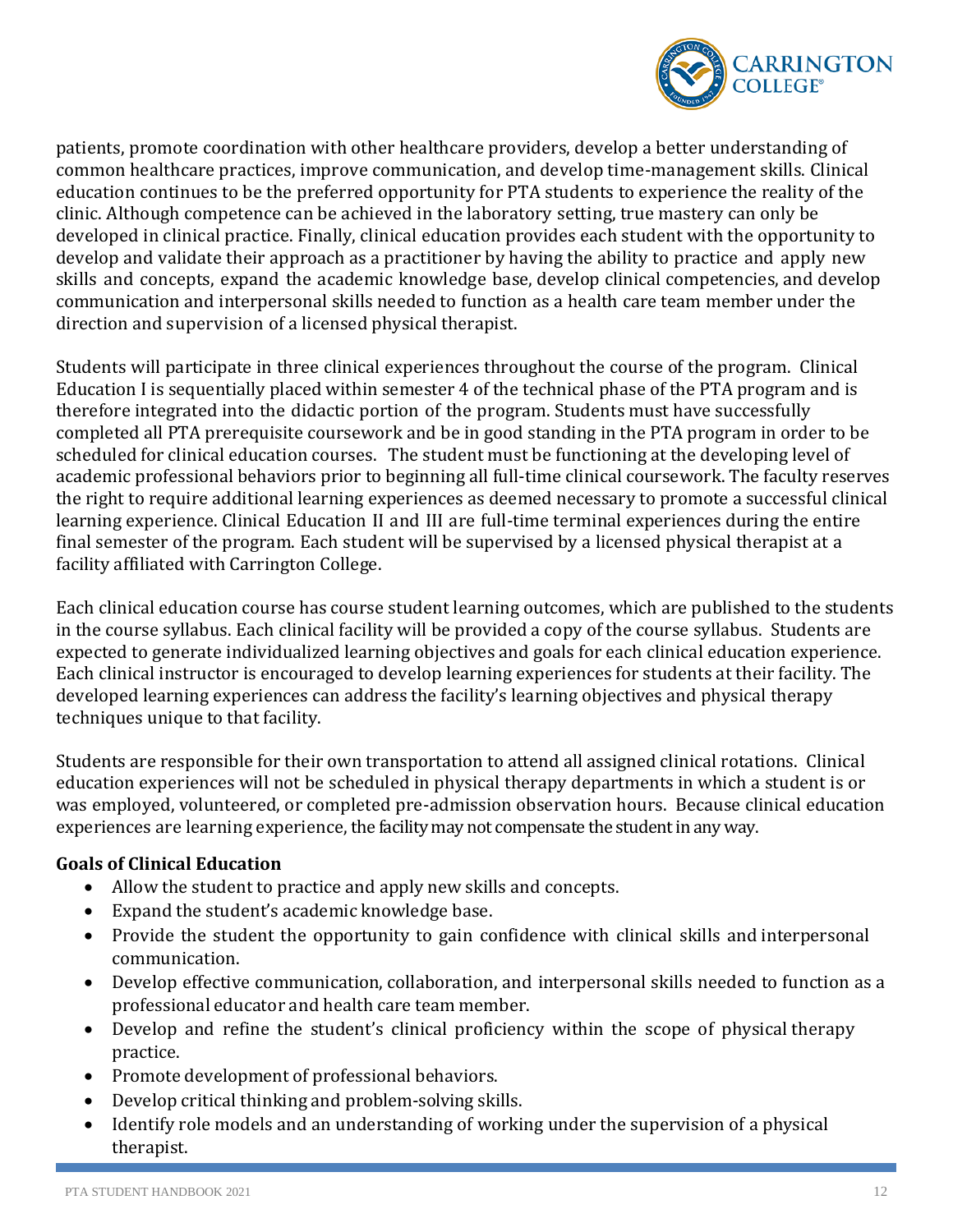

- Identify personal areas of interest and/or need.
- Afford the student a wide variety of clinical environments and patient experiences so that the student may become a well-rounded, generalist health care provider.

#### <span id="page-12-0"></span>**American Physical Therapy Association (APTA) policy on Student Provision of Services** [Student PT and PTA Provision of Services](https://www.apta.org/apta-and-you/leadership-and-governance/policies/student-pt-provision-services)

On-site supervision is required for all clinical education experiences and vary by state. Students should consult the PT practice act where their clinical education experience is taking place for the student supervision requirements. Specific requirements include:

- PTA students must be always supervised via on-site supervision during patient care. This includes being supervised by the PT alone or the PT and PTA working as a team, the PT or the PTA is physically present and immediately available at all times.
- The PT or the PTA will have direct contact with the patient/client during each visit as visit is defined in the *[Guide to Physical Therapist Practice](http://guidetoptpractice.apta.org/)*.
- All patient treatment notes should be read, approved, and countersigned by the CI. All treatment notes should be signed by the student with the words "Student Physical Therapist Assistant" or, if within state regulations, the abbreviated credentials "SPTA".

## <span id="page-12-1"></span>**Assignment of Clinical Sites**

In addition to the Externships and/or Clinical Rotation policy in the Academic Catalog, Carrington College is committed to following the APTA Uniform Mailing Date, when possible, to inquire about the availability of clinical sites for the upcoming student cohort. The DCE will send out clinical requests to affiliating clinical sites. The DCE will document all clinical request responses received, and the status of the written agreement and the CI selection criteria will be reviewed.

The DCE is responsible for determining the clinical assignments for each student. Clinical sites are chosen in the PTA program to meet the student's need for a comprehensive education and to meet the mission and goals of the program, and ensure the appropriate opportunities were provided to all the PTA student to achieve entry level PTA competency. To provide the variety, depth, and breadth expected for the clinical experiences, students will typically be placed in at least two different settings, based on clinical site availability. The DCE will track the student placement variety by setting type (outpatient facility, inpatient facility, home health) and patient population type via a clinical education tracking document. Student preferences may be considered, but the determining factor for clinical placement is to ensure that the student can meet all clinical educational outcomes. The DCE makes the final determination.

The DCE will only place a student at a clinical site where:

- The college has a current clinical affiliation agreement with the site.
- The CI meets all CI selection criteria.
- The site can provide appropriate supervision within the laws and regulations of supervision of a student PTA.

The DCE will begin assigning students to clinical sites at least six weeks prior to the start of the clinical education experience. Under special circumstances, such as cancelled clinical sites, students will be assigned as early as possible for continuity of the clinical education experience. Should one of the clinical facilities cancel their affiliation slot, the student who is involved in the cancellation will be notified and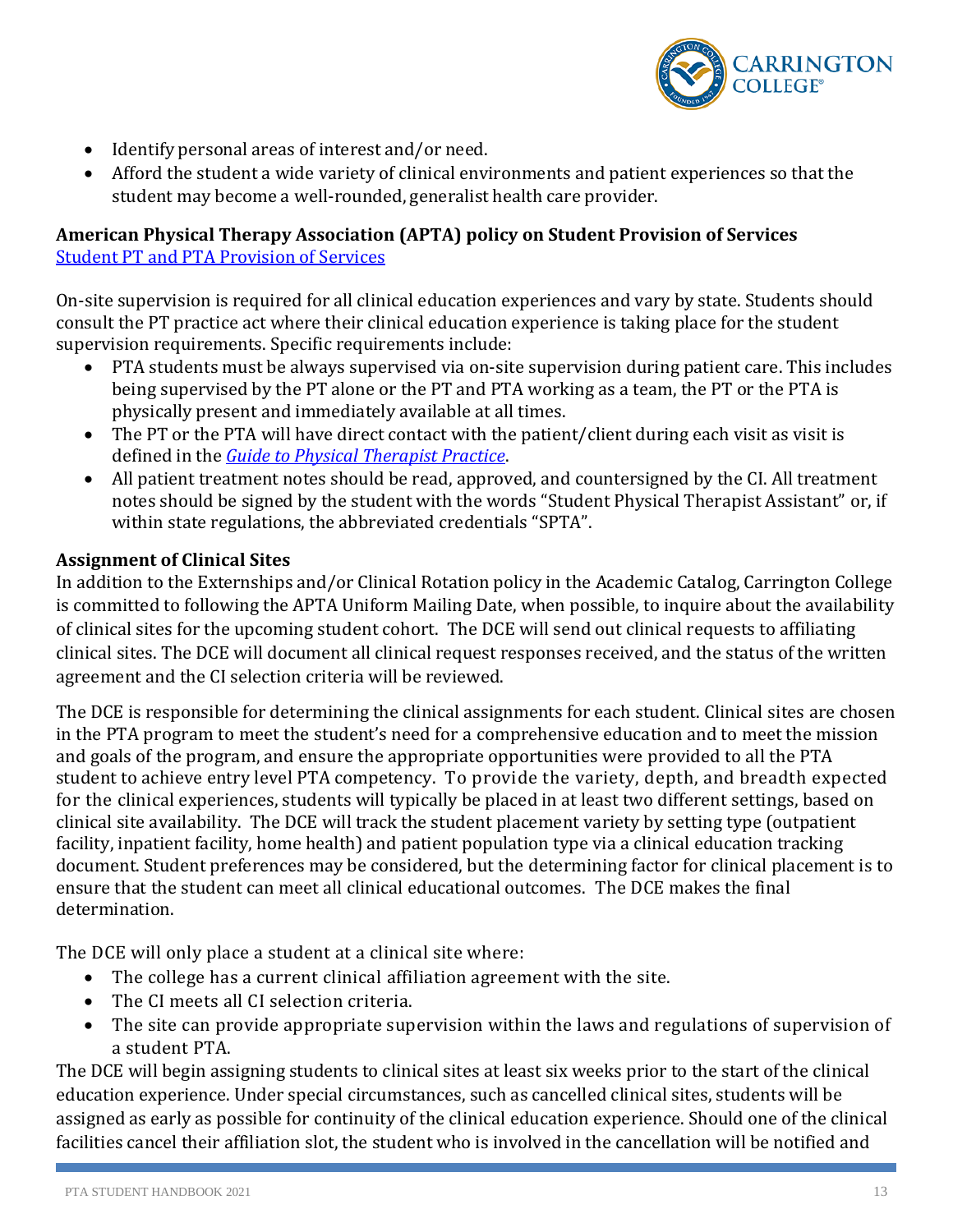

the DCE will call additional facilities and request a slot. Graduation could be delayed based on availability of clinical sites.

Once a clinical site has been confirmed, changes to the assignment will not be made other than in emergency situations. Any refusal to take an assignment without just cause will put the student at risk of being withdrawn from the PTA program. A student's request for a change in assignments will be considered only if a situation warrants, which will be determined by the DCE and the Program Director. The rescheduling of the clinical education experience is contingent upon clinical resources The student needs to understand that finding alternative placements are not always possible once assignments have been made, and request for change may be denied. Any questions or comments regarding clinical site placement should be directed to the DCE.

Clinical affiliations are available in the local metropolitan areas as well as throughout the states. Students may request a clinical site in states other than where they are enrolled to their DCE. In Boise only, all students will need to commit to one out of town affiliation while in the PTA program.

The DCE will provide each student with their clinical education assignment. The DCE will direct the student to contact their clinical site prior to starting the clinical education experience. The purpose of the call is for the student to introduce themselves, confirm the clinic hours, expected arrival time on the first day, dress code, directions to the department, any specific parking requirements, etc.

The student is required to adhere to his or her assigned clinical schedule. Any adjustment to expected clinical schedule must be made between the DCE and the CI. No personal adjustments may be made without notification and approval by the DCE.

### <span id="page-13-0"></span>**Clinical Attendance Policy**

PTA students are expected to be present for all clinical experiences and to abide by the hours and policies of the assigned clinical facility. Clinical hours may vary and are full-time commitments. Students are expected to be in their assigned clinical area prepared to engage in patient care a minimum of 10 minutes before the start of their "shift." Failure to meet this requirement constitutes tardiness. Chronic tardiness will affect the student's performance evaluation for the course and may result in disciplinary action. Before leaving the clinical site, the student must report to the CI.

Students will be allowed one sick day of clinical absence during Clinical Education I and three sick days of absence during Clinical Education II and III. If a student is unable to attend, the clinical facility and DCE must be notified each day of an absence prior to the start of their "shift". The student will submit a "Clinical Education Absence Form" with the timesheet indicating the date, total hours missed, and reason for the absence. Absences must be due to illness or emergency. Absences due to illness may require a physician's note. Otherwise, those missed hours will need to be made up. A release from a physician is required to return to clinical following three (3) or more consecutive days of absence due to illness/injury.

Changes in the clinical schedule, including make-up days must be approved by and are at the discretion of the DCE, CI, and/or CCCE. If a student is unable to attend and does not report the absence, the CI and the DCE will counsel the student and this absence will be considered unexcused.

All holidays observed by Carrington College may be considered holidays for students. Clinical sites that observe holidays that coincide with scheduled clinical days will also be regarded as holidays by those students assigned to that facility.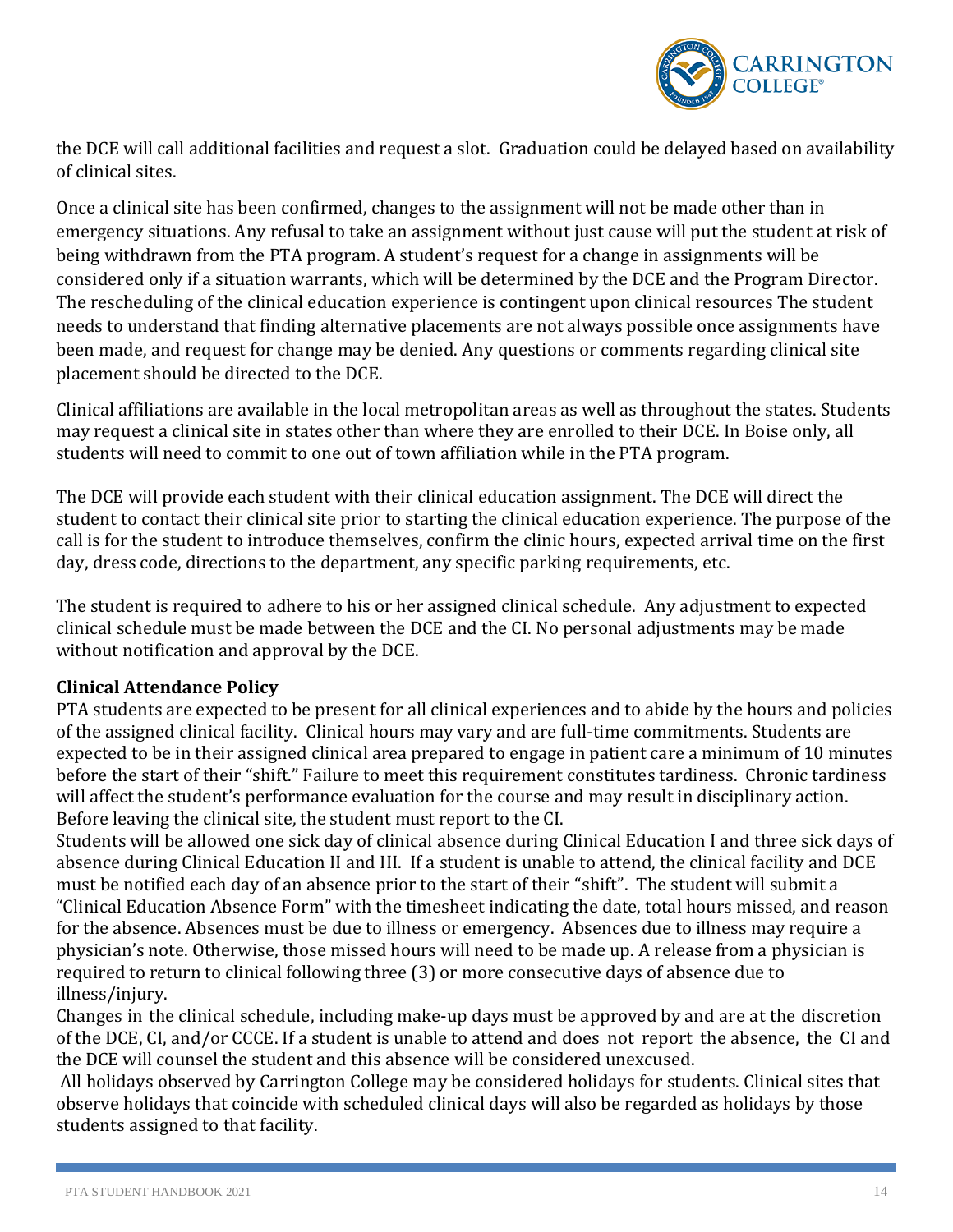

Students unable to comply with attendance requirements may fail the course and be recommended for dismissal from the program.

#### <span id="page-14-0"></span>**Student Liability**

All students are covered by Carrington College's liability insurance while on their clinical rotations.

#### <span id="page-14-1"></span>**Patient Informed Consent**

Students are made aware that patients have the right to refuse to participate in the student's clinical education, without repercussion. It is the responsibility of the student to inform the CI of the patient's request.

#### <span id="page-14-2"></span>**Incident Reporting**

Students are to immediately report any incident or injury to the DCE

### <span id="page-14-3"></span>**Failure of a Clinical Education Course or Dismissal from of a Clinical Site**

Failing to meet clinical course objectives and evaluative criteria as outlined in the course syllabus can result in dismissal from the clinical site and failure of that course. Violating the Code of Ethics of the American Physical Therapy Association and the Carrington College Code of Conduct standards may result in dismissal from the clinical site and failure of that course and code of conduct hearing. Failure of a clinical education course will result in program withdrawal. Students who fail a course may not be able to progress in the program. Re-entry/re-enrollment is contingent upon clinical resources and seat availability.

If a student fails a clinical education course, for reasons other than a critical incident per the CPI or Code of Conduct violation, remediation and re-scheduling of another clinical education course may be considered. If the student requires a remedial clinical education experience and is unsuccessful the Program Director will conduct a review of the student's clinical education experiences and can result in program withdrawal. In the case of irreparable issues at that clinical site, the PTA Program Director, in collaboration with the DCE, CCCE, and CI, may make the determination that the student requires a remedial clinical experience (procedure described below) or fails the clinical education course.

If a student's ability to successfully complete their clinical education experience by the end of the term is inhibited by performance, then the DCE may extend the clinical education experience by one week to allow time for the student to demonstrate improvement in performance. This determination is made by the DCE in collaboration with the CI. However, the need to extend beyond one week may result in assignment of a failing grade. If a student's ability to successfully complete their clinical education experience by the end of the term is inhibited by medical or personal emergency reasons, then the DCE may issue a grade of "Incomplete" for the course. The rescheduling of the clinical education experience is contingent upon clinical resources and seat availability.

Criteria for remediation or failure:

- Failure to consistently demonstrate safe standards of practice as it affects patient care, healthcare providers, and/or self.
- Non-compliance with institutional, program, or facility policies.
- Inability to consistently apply theoretical knowledge, skills and procedures based upon the specified objectives of the clinical education course.
- Absenteeism.